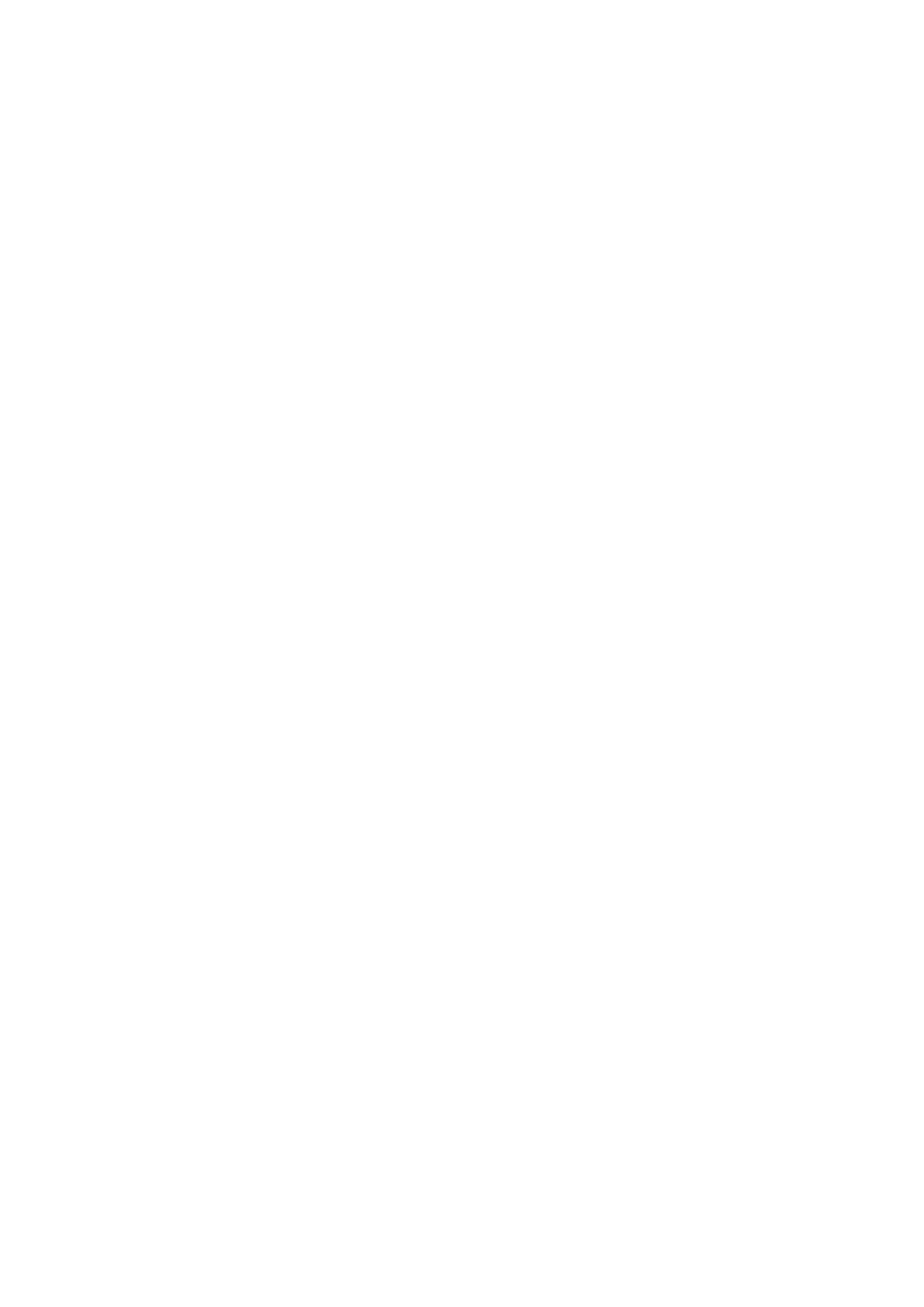

21 December 2011

Greg Smith Attorney General and Minister for Justice Level 31 Governor Macquarie Tower 1 Farrer Place SYDNEY NSW 2001

Dear Attorney

#### **2010 – 2011 Annual Review**

Pursuant to section 17 of the *Public Defenders Act* 1995*,* I am pleased to forward the Public Defenders' report for the year ending 30 June 2010 for tabling in Parliament.

Yours sincerely

Mark Ende

Mark Ierace SC Senior Public Defender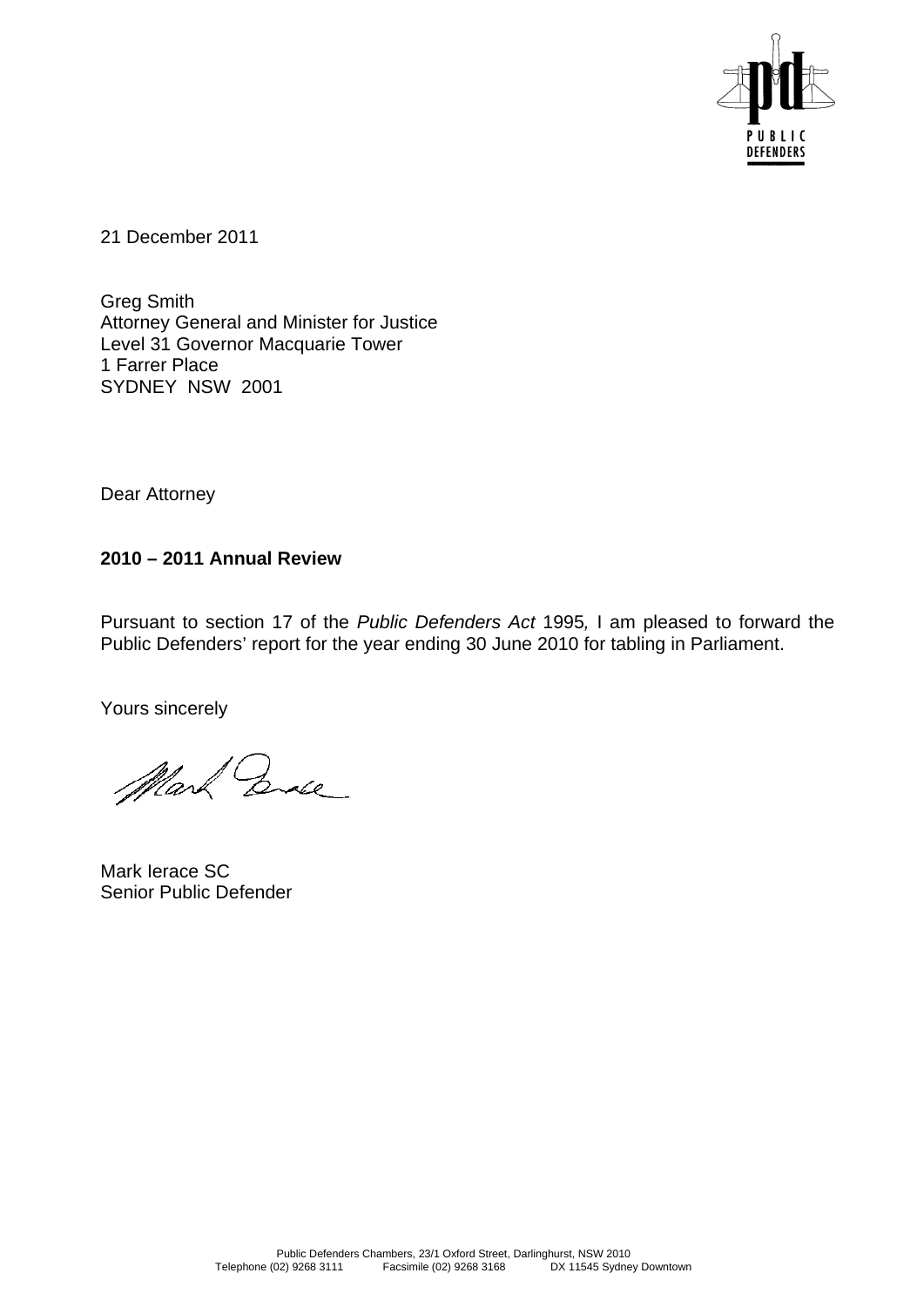## **Table of Contents**

| Movements and Appointments as at the time of publication 11 |  |
|-------------------------------------------------------------|--|
|                                                             |  |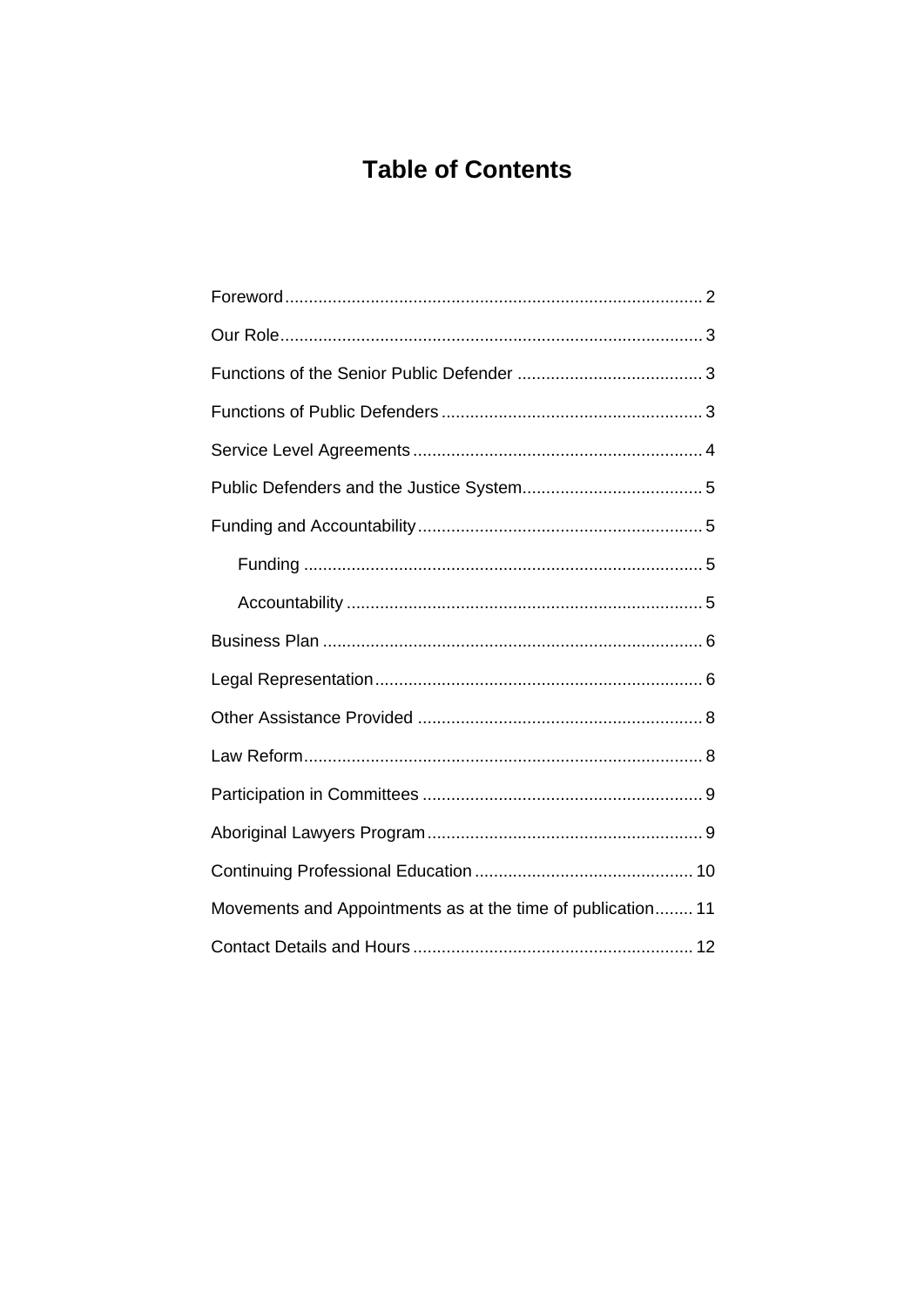#### **Foreword**

2011 is our twenty-first, and last, year at our current address. We move to new premises in December 2011, at 1 Oxford Street.

There have been profound changes in criminal law and procedure over that time; the abolition of the dock statement in 1994 and the commencement of the Uniform Evidence Act in 1995, to name two. A noticeable difference between then and now is that the average length of a NSW criminal trial has more than doubled; for the NSW District Court, from 3.9 days in 1990<sup>1</sup> to 8.64 days in 2010.<sup>2</sup> In 2011, Public Defenders were briefed in two Supreme Court trials of five months duration. Two Public Defenders appeared in the so-called "terrorism" trial, completed in 2009, which lasted in excess of twelve months; one of the longest in NSW history.

In part, this protraction is due to the increased sophistication of investigative techniques, such as the use of DNA profiles, which take time to "translate" the evidence into everyday language and provide necessary background information, so that its probative value can be assessed.

The contribution of the Public Defenders to the criminal justice system is all the more important in light of these changes. The experience of the Public Defenders ensures a high degree of efficiency and expertise. In that time the number of Public Defenders has grown from 16 to 25, the number of regionally-based Public Defenders increasing from two to seven. Our support staff has also grown, from 4 to 8 positions, including full-time positions for a Chambers Clerk and Chambers Manager, and two part-time research positions.

As one who was here when we moved from Selborne Chambers twenty-one years ago, it is apparent that for all the change, there is also consistency. The collegiate atmosphere and spirit, the dedication and the sheer professionalism of the Public Defenders remains the same now as it was then.

In 2010 Andrew Haesler SC, Deputy Senior Public Defender, was appointed to the District Court, marking the ultimate step in a stellar career of service in the law; from a solicitor at Redfern Legal Centre (including a period as the principal solicitor), the Central Australian Aboriginal Legal Service, and the Legal Aid Commission (1989-90), then as a Public Defender since 1995, and Deputy Senior Public Defender since 2005. We wish his Honour well, and shall miss his humour and tireless advice.

We were also delighted by the recognition of Eric Wilson receiving silk, being the second regionally-based Public Defender to be so honoured. Eric has worked for many years covering the State's biggest (geographically) region, from Bathurst to Broken Hill, based in Dubbo. Eric is currently on secondment to the Crown, until mid-2012.

Mark Engle

Mark Ierace SC Senior Public Defender

 $\overline{a}$ 1 Don Weatherburn, *Grappling with Court Delay*, Crime and Justice Bulletin, No.19, Jan 1993, NSW Bureau of Crimes Statistics and Research at page 6; available on the BOCSAR website. 2

NSW District Court Annual Review 2010, page 20.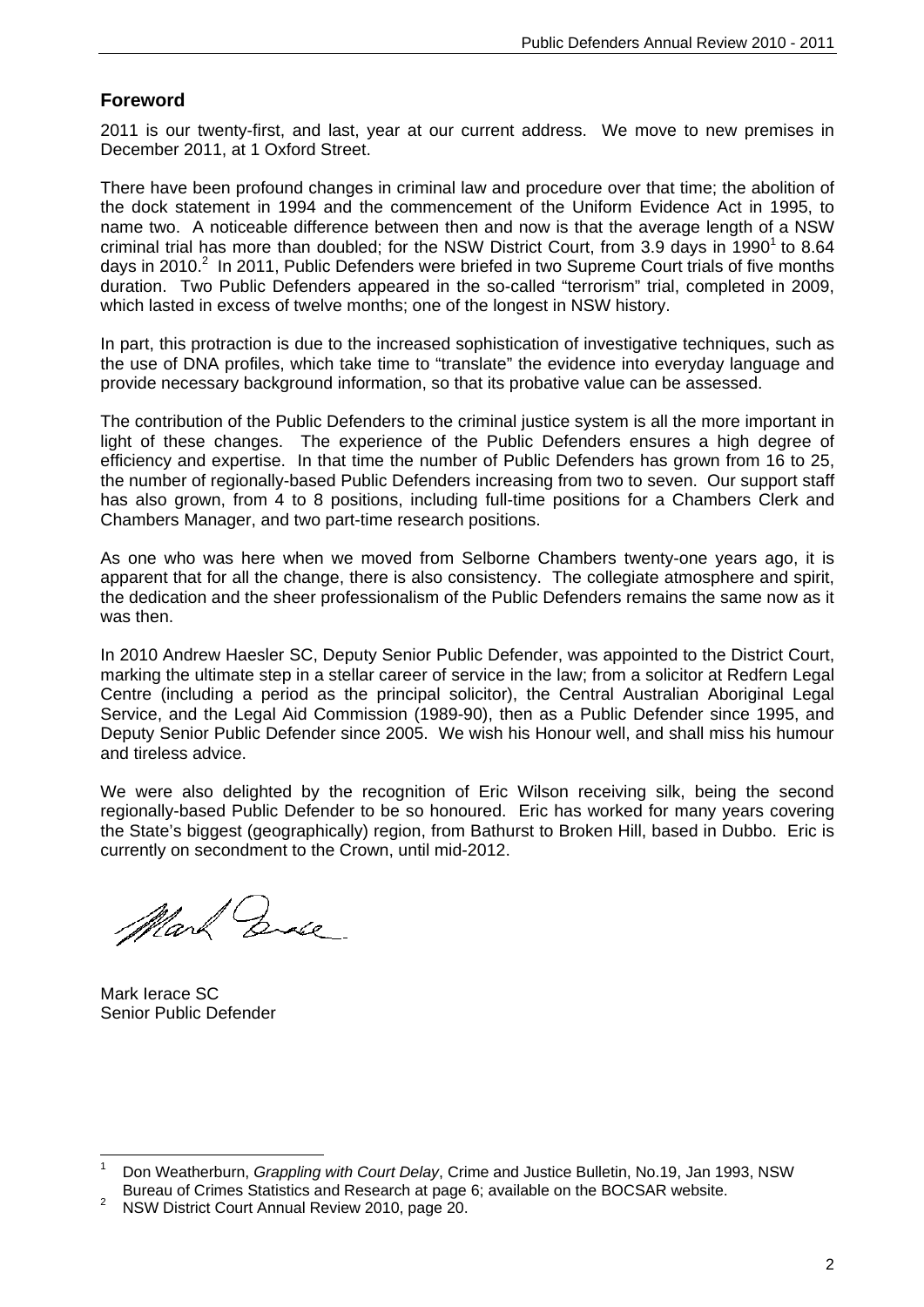#### **Our Role**

Public Defenders are barristers and members of the New South Wales Bar Association. All Public Defenders are independent statutory officers, appointed by the Governor in Council under the *Public Defenders Act* 1995 ("the Act").

The terms of appointment under the Act were changed in 2007 to remove life tenure for Public Defenders appointed after the commencement of the new provisions. Under the amendments, Public Defenders may now be appointed for a period of up to seven years and may be reappointed after that term expires. The Senior and Deputy Senior Public Defenders are appointed for set but renewable terms of seven years.

The principal duty of a Public Defender under the Act is to represent people charged with serious criminal offences who have been granted legal aid by Legal Aid New South Wales ("LAC"), the Aboriginal Legal Service (NSW/ACT) Limited ("ALS"), or community legal centres ("CLCs"). Public Defenders may also assist in other matters such as inquests and government inquiries.

As barristers, Public Defenders operate in a manner conforming to the rules and customs of the New South Wales Bar. The head of Chambers is the Senior Public Defender. Public Defenders are bound by the Bar Rules and are subject to the same disciplinary regime in relation to professional conduct as other counsel.

#### **Functions of the Senior Public Defender**

The Senior Public Defender is responsible to the Attorney General for the due exercise of his functions under the Act. Those functions are set out in detail in Section 8(1) and include:

- the making of arrangements and giving of directions to ensure the effective and efficient conduct of Public Defenders' work;
- **•** providing advice and assistance to Public Defenders and monitoring their work;
- consulting with the LAC, the CLCs and the ALS on the provision of legal assistance to legally assisted persons; and
- **advising the Attorney General on law reform.**

Three Deputy Senior Public Defenders, John Stratton SC, Andrew Haesler SC and Richard Button SC assisted the Senior Public Defender in his duties in this reporting period. Richard Button SC was appointed Deputy Senior Public Defender in October 2010 following the appointment of Andrew Haesler SC to the District Court Bench.

#### **Functions of Public Defenders**

- The functions of a Public Defender are set out at Section 10 of the Act and include:
	- advising and appearing in criminal proceedings;
	- advising on matters referred by the Senior Public Defender;
	- carrying out other related functions as may be specified by the Attorney General in consultation with the Senior Public Defender; and
	- providing representation in Parole Board and *Mental Health Act* proceedings and related matters.

The Senior Public Defender may establish written guidelines on the exercise of the above functions by the Public Defenders.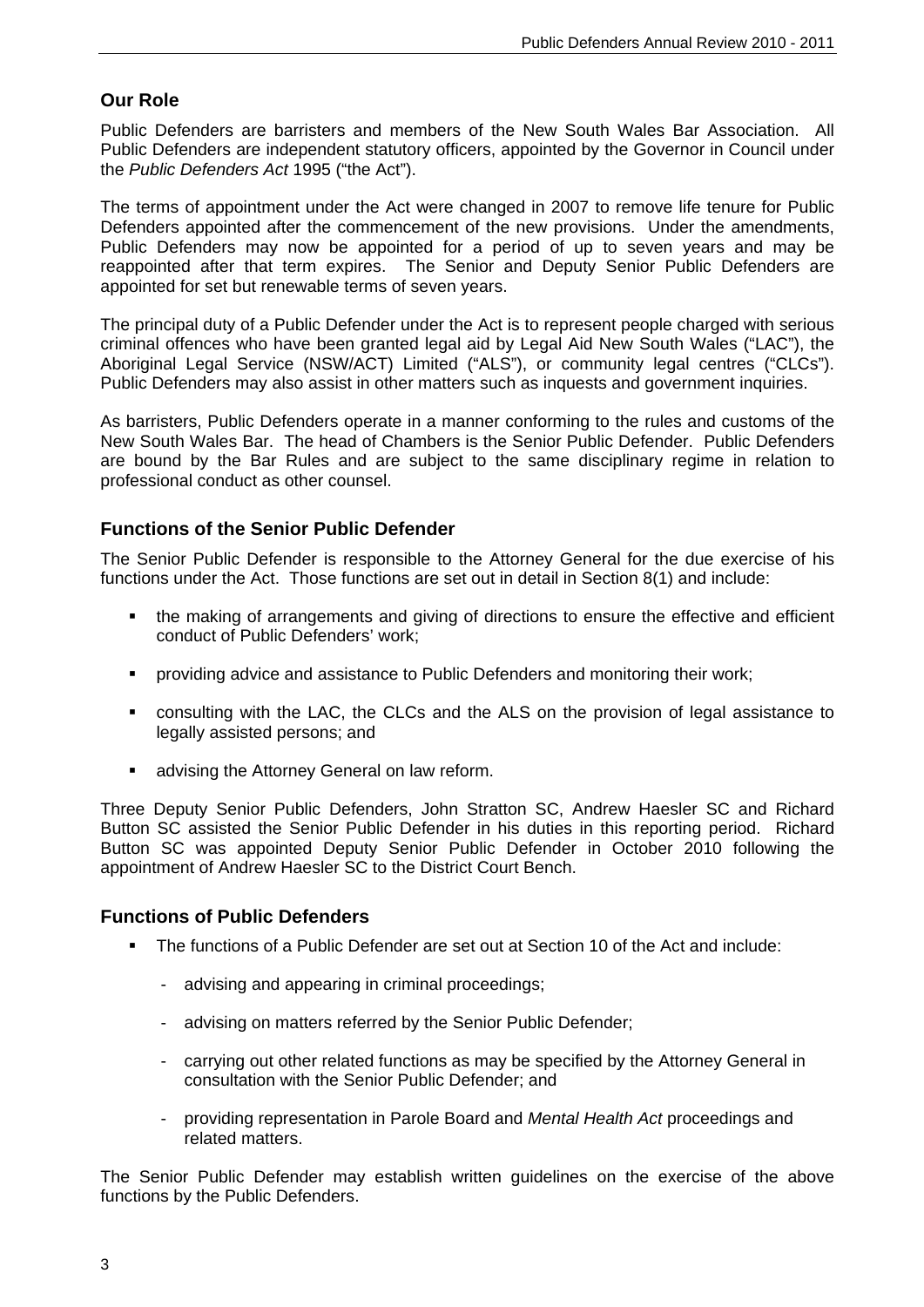

#### **Service Level Agreements**

Public Defenders represent legally assisted people as defined by the Act. Most of this work is briefed by the LAC (about 84 per cent), either directly or by private solicitors acting under a grant of legal aid. Matters referred by the ALS account for nearly 16 per cent of Public Defenders' work, with a small number of matters briefed by community legal centres. Formal arrangements for access to our services are contained in Service Level Agreements ("SLAs"), which are negotiated annually with the LAC and ALS.

The SLAs set a framework for the type of work undertaken by Public Defenders, with priority given to more serious and complex matters, such as appellate work and Supreme Court trials. By focusing on these high-cost matters, Public Defender services are used in the most efficient and effective manner. These agreements ensure we regularly consult with the parties. This helps maintain strong relationships with the LAC and ALS.

The SLAs also set out the regional and metropolitan sittings of the Supreme and District Courts covered by Public Defenders. We aim to balance our resources to ensure that regional and remote communities have equal access to Public Defenders whenever possible.

This year, seven full-time Public Defenders were based at Dubbo, Lismore, Newcastle, Coffs Harbour, Wagga Wagga and Wollongong. One part-time Public Defender attended Goulburn and Queanbeyan District Courts. The permanent placement of a Public Defender at Wagga Wagga this year occurred in response to the growing need for our services in this region.

Regional Public Defenders appear predominantly in the District Court sittings and to a lesser extent in Supreme Court matters. Sydney-based Public Defenders attend regional District and Supreme Court sittings across NSW as determined by the SLAs and their availability.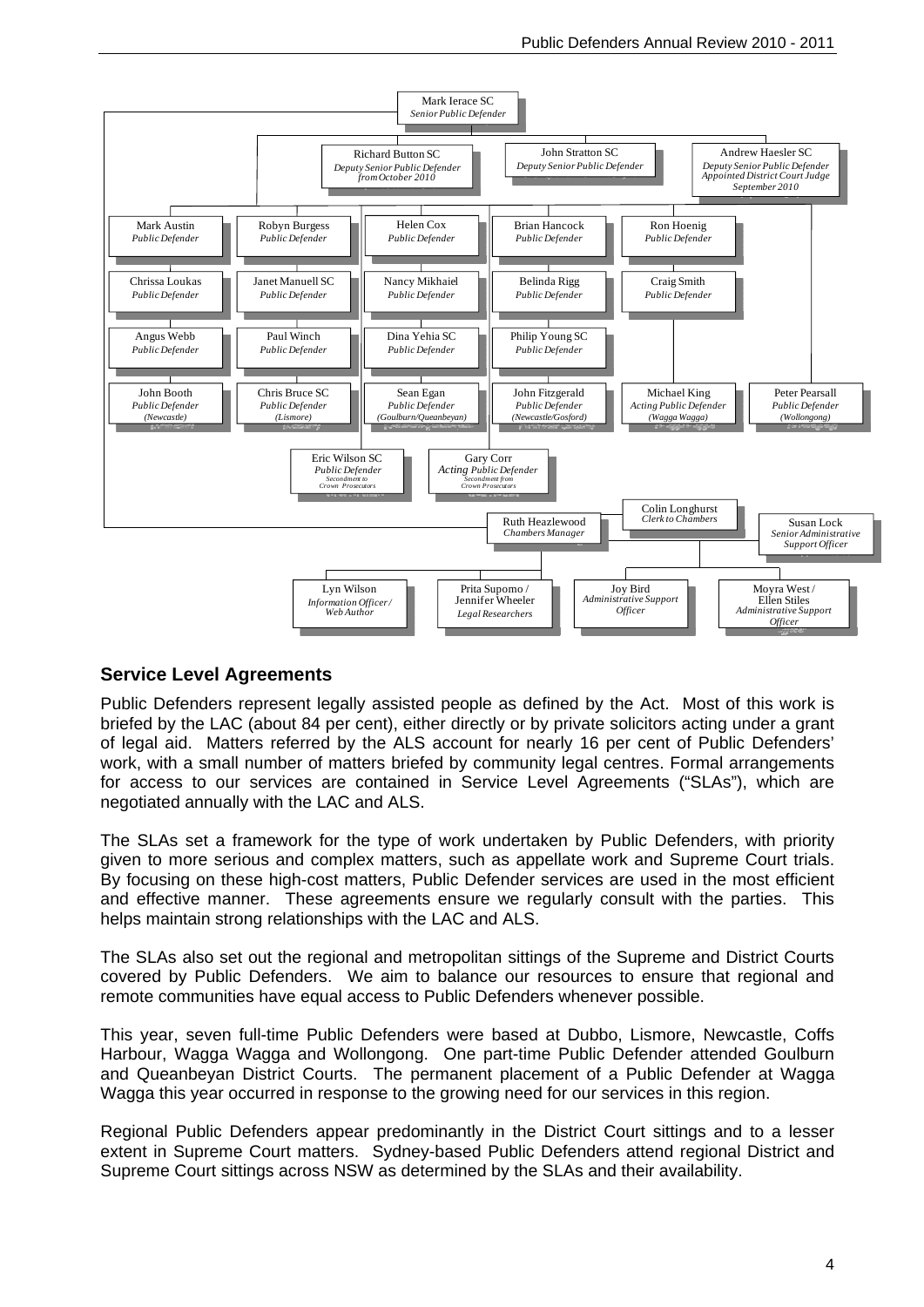Public Defenders receive funding from both the LAC and ALS under these agreements (see Funding and Accountability).

#### **Public Defenders and the Justice System**

Public Defenders have long been regarded as an integral part of the justice system. Their extensive experience as criminal barristers is well recognised by all participants in the administration of criminal justice. Both the LAC and ALS use the services of Public Defenders in difficult and complex cases whenever possible to ensure the most effective use of legal aid resources.

In addition to providing representation to legally aided clients, Public Defenders play an important role beyond the courtroom through their involvement in government and other committees. The Senior Public Defender and Deputy Senior Public Defenders participate in the District and Supreme Court User Groups in addition to other committees listed in this report.

The Senior Public Defender is a member of the Sentencing Council, the Supreme Court Media Consultation Committee and other Court committees that aim to improve the administration of the criminal justice system in NSW.

Public Defenders work closely with the NSW Bar Association and have an elected representative on the Bar Council. A number of Public Defenders are also actively involved in the Association's committees as well as being consulted on criminal law issues. One Public Defender provides training for newly admitted barristers through the Bar Association's practice course and also provides regular advocacy training for the Australian Advocacy Institute to Australian and international lawyers.

#### **Funding and Accountability**

#### *Funding*

The primary source of funding is the Department of Attorney General and Justice. The Public Defenders' budget for this financial year was \$7,966,230, which represents the net cost of services. Employee-related expenses continue to represent about 85 per cent of the budget.

Additional revenue is obtained under the service level agreements from:

- The LAC, which provided \$693,937. This amount funds two Public Defender positions and provides partial funding for one legal research officer.
- The ALS, which provided \$165,000.

Fees from the Public Defenders annual criminal law conference and for private use of our video conferencing facility help offset operational costs.

Public Defenders ended this year well within budget due to careful monitoring of expenditure and through additional revenue raised from the annual criminal law conference. Delays in filling vacancies also reduced salary costs.

(Full details of the Public Defenders' budget are available from the Department).

#### *Accountability*

The Public Defenders are accountable to the Attorney General and his Department through the provision of standard quarterly reports on agreed performance indicators which are based on the number of completed briefs within defined jurisdictions. Regular reports are also provided on the progress of business plan initiatives, financial management and risk assessments.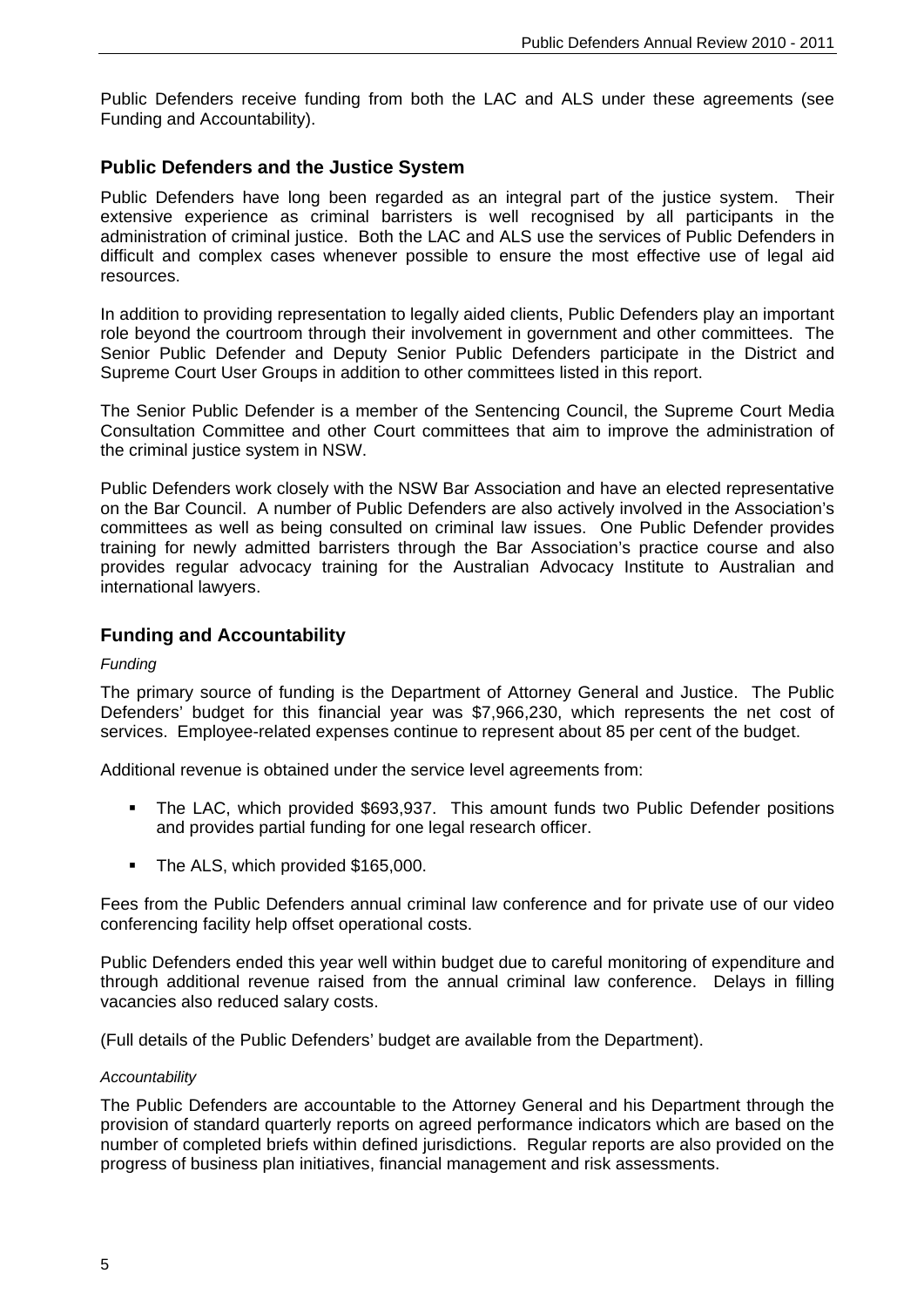Public Defenders are regularly audited and make progress reports to the Department on issues identified by internal audit reports. Ad hoc and yearly reports are provided to the LAC and ALS as required under the SLAs or as requested.

Public Defenders are not public servants under the *Public Sector Employment and Management Act* 2002. However, Public Defenders have adopted the administrative policies and procedures of the Department. Administrative staff are public servants and therefore bound by both the *Public Sector Employment and Management Act* 2002 and *Public Finance and Audit Act* 1983.

Senior clerks employed by Public Defenders are responsible for the day-to-day management of administrative and financial matters.

#### **Business Plan**

The Business Plan for 2010/11 focussed on three initiatives:

- **F** implementation of a brief management system
- **EXECT** developing an online booking system for Public Defenders
- assessing the viability of allocating Public Defenders to City West Courts at Parramatta

Implementation of the brief management system has proceeded slowly, largely due to technical issues. However, work continued on this project through-out the year and it is hoped to have the new software fully operational by the beginning of 2012.

The ongoing technical issues have also delayed the progress of the online booking system which will now proceed as a second part of the project once the new system for recording and reporting is established.

A pilot project saw the number of Public Defenders based at the City West Courts increase from one to three. On review, it was found that there had been an increase of approximately 50 per cent in completed matters for these courts. This confirms the viability of the permanent placement of two Public Defenders at the Parramatta Justice Precinct with additional assistance when required. Three other Public Defenders were based at Parramatta for a complex and lengthy Supreme Court trial.

In addition to the above initiatives, considerable time was spent locating suitable accommodation for our CBD chambers in anticipation of the lease expiring in December 2011. New premises, close to our current location, were located just before the end of this financial year.

#### **Legal Representation**

There are 25 Public Defender positions for the whole of NSW. This number fluctuates in any given year due to unfilled vacancies, long service leave and other leave. Four Public Defenders work part-time.

It is inevitable that the demand for Public Defender representation exceeds our capacity. This year Public Defenders accepted 963 requests for assistance and declined 1,023 requests. Matters are declined for a number of reasons, including conflict of interest and unavailability of a Public Defender.

The acceptance and allocation of briefs to Public Defenders is largely determined by the service level agreements with the LAC and ALS. The aim of these agreements is to ensure the most cost effective use of our mutual resources. The types of matters where Public Defenders are briefed include: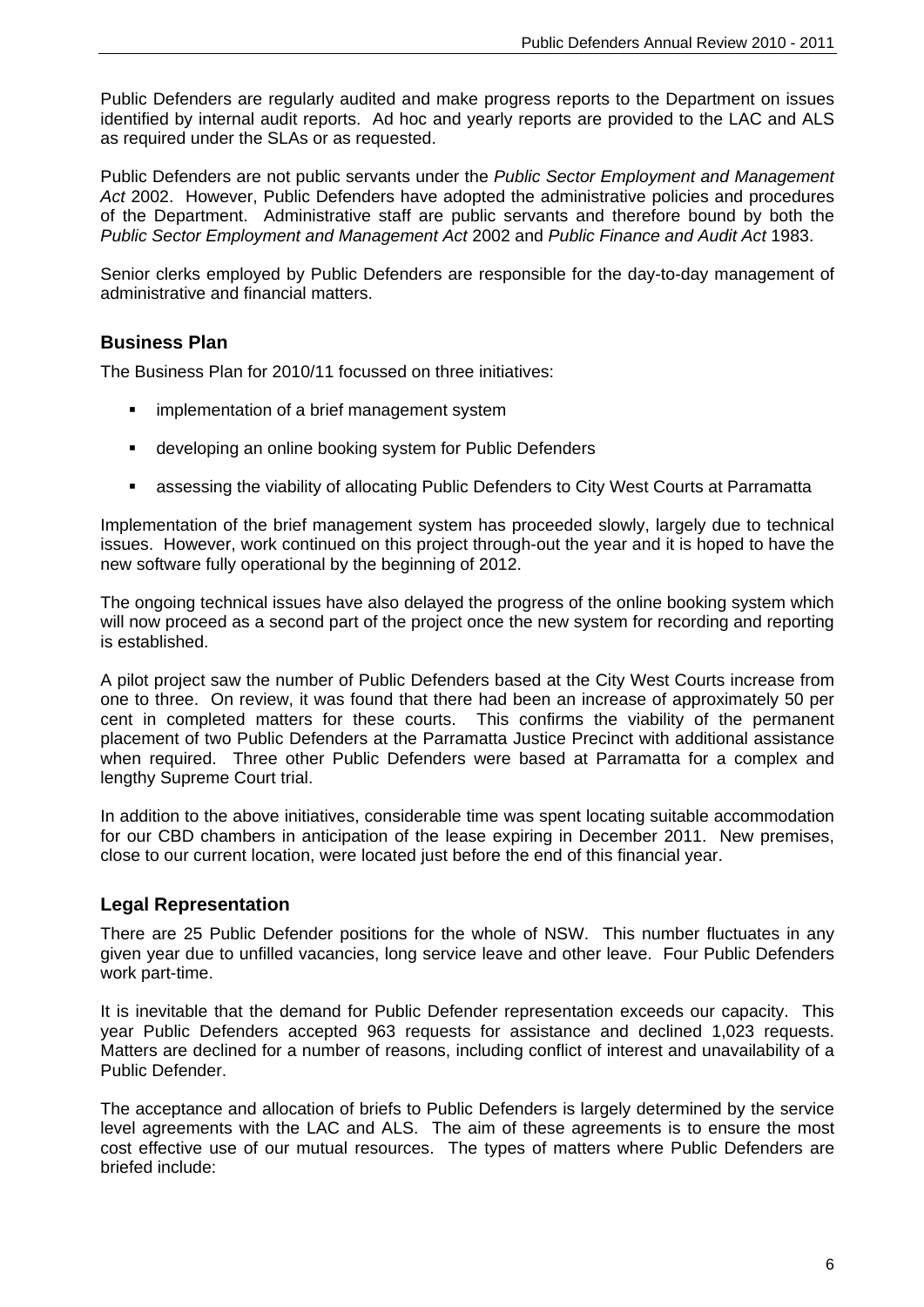- **Supreme Court trials:**
- long and/or complex District Court trials;
- circuit work at nominated regional centres;
- appellate work in the High Court, Court of Criminal Appeal and Court of Appeal; and
- murder committal hearings and other committals involving serious charges.

Public Defenders also appear in coronial inquiries either at the request of the LAC, the ALS or the Crown Solicitor's Office. The distribution of work (matters completed) across the various court jurisdictions is as follows:

- District Court, 56%;
- Supreme Court, 12%;
- High Court and Court of Criminal Appeal, 25%; and
- **Local, Coroner's and Children's Courts, 7%.**

Preparation time amounted to 3,086 days with an additional 2,788 conference hours spent with solicitors, clients and witnesses. This year Public Defenders spent 1,942 days in court.

Representation in regional and non-metropolitan court sittings accounts for approximately 44 per cent of our work. In addition to the placement of Public Defenders at Dubbo, Goulburn, Lismore, Newcastle, Wollongong and, more recently at Wagga Wagga, Public Defenders spend many weeks attending regional District and Supreme Court sittings.

| Matters Completed 2010 - 2011              |     |              |              |  |
|--------------------------------------------|-----|--------------|--------------|--|
| <b>Jurisdiction</b>                        |     | <b>State</b> | Commonwealth |  |
| High Court advices & appeals               |     | 6            |              |  |
| Court of Criminal Appeal advices & appeals |     | 206          | 8            |  |
| Court of Appeal                            |     | 4            |              |  |
| Supreme Court trial & sentence matters     |     | 97           | 5            |  |
| District Court trial & sentence matters    |     | 501          |              |  |
| Local Court committals & related matters   |     | 54           |              |  |
| Coroner's Court                            |     | 6            |              |  |
| Children's Court                           |     | 6            |              |  |
| Total                                      |     | 880          | 14           |  |
| <b>Total matters</b>                       | 894 |              |              |  |
| Other assistance (non-court)               | 485 |              |              |  |

Public Defenders are regularly involved in very lengthy trials in accordance with the priorities set by our service level agreements. Although there are cost benefits to this approach, it decreases the number of matters that we are able to complete in any given year.

One such trial involved the prosecution of members of a motor cycle club for murder and related offences arising from a brawl at Sydney Domestic Airport. Three Public Defenders, including John Stratton SC, Deputy Senior Public Defender were involved from the committal stage to the trial, which ran for over five months. At the time of writing, both accused were found not guilty of murder, with a third having entered a plea to a lesser charge before trial. The Senior Public Defender was involved for most of this year with the matter of *R v Standen*. This was an extremely complex matter with the trial running for over four months. All of these trials require extensive preparation and pre-trial hearings but this has the benefit of reducing court time and therefore expenditure.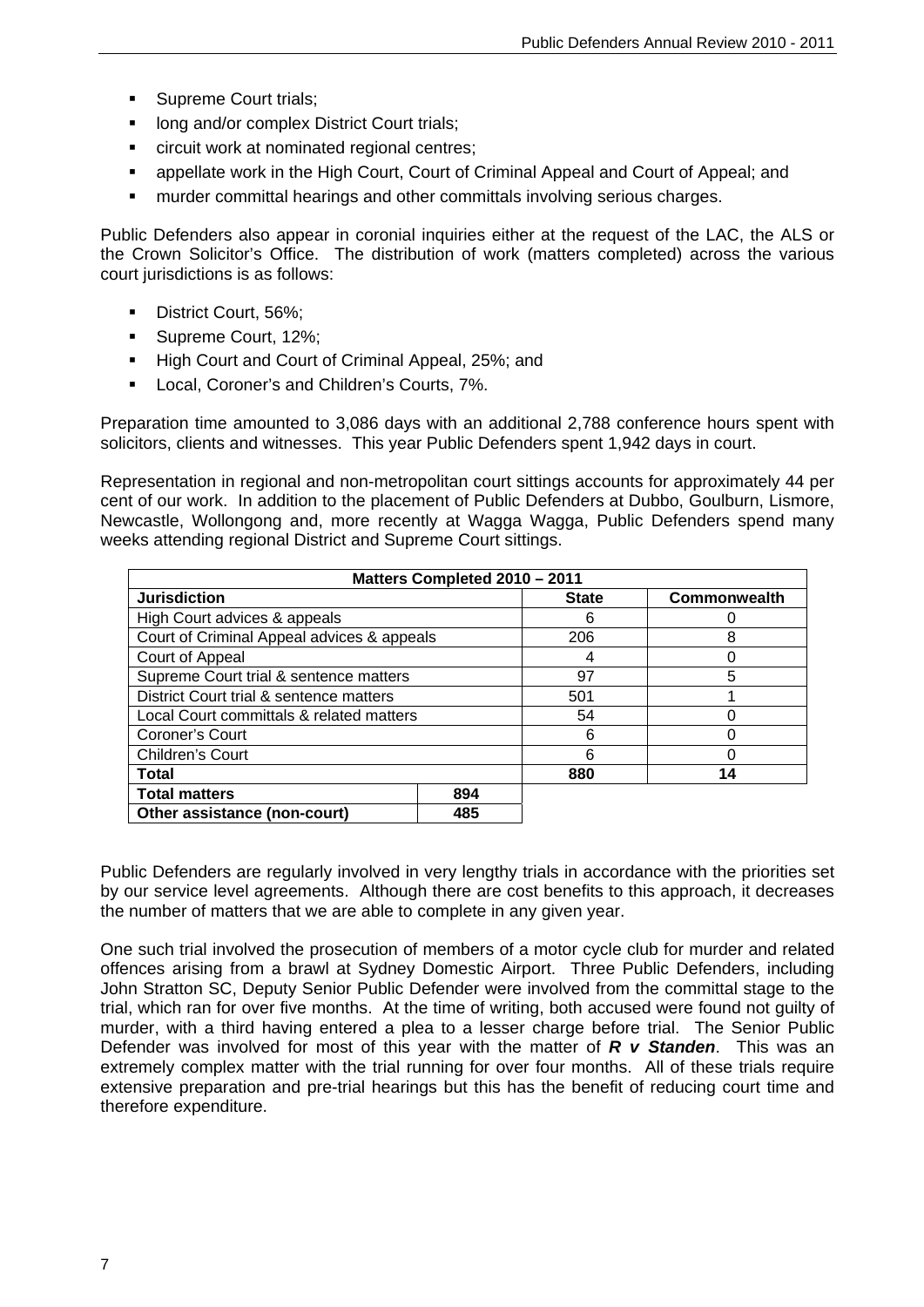#### **Secondments**

Public Defenders have arranged secondments between this office and the Crown Prosecutors for a number of years. The secondment is seen as an acting appointment and, as such, is limited in time by each of the relevant Acts to no more than 12 months at a time. The secondment may be extended by the Attorney General.

Gary Corr, Crown Prosecutor, was seconded to the Public Defenders this year with Eric Wilson SC continuing his secondment to the Crown.

#### **Other Assistance Provided**

Public Defenders are an important resource for the legal profession and this year they provided 485 instances of telephone and brief written advice to the profession on legal, ethical and practice issues. Public Defenders often provide urgent telephone advice to practitioners attending court. Although this is often an interruption to their own work, all calls are taken and dealt with as soon as possible by a Public Defender.

The Public Defenders website is a valuable resource for the profession, students and the general public with the site receiving at least 339,602 "hits" this year. The sentencing tables and other resources on the website are used both by practitioners and the judiciary, who regularly comment on the usefulness of this resource.

This website is currently being redesigned as part of a Department-wide project. Considerable work has been undertaken by our web author this year to meet the requirements of this project.

#### **Law Reform**

An important function of Public Defenders under the Act is the provision of advice to the Attorney General and others on law reform. We regularly make submissions on criminal law reform at the request of the NSW and Australian Law Reform Commissions, Criminal Law Review and Parliamentary Committees of Inquiry. In addition, a number of Public Defenders participate in law reform committees and advisory groups.

Mark Ierace SC, Senior Public Defender, is a member of the NSW Sentencing Council.

Written submissions were made on the following:

- NSW Law Reform enquiry on People with Cognitive and Mental Health Impairments in the Criminal Justice System.
- Joint submission with the NSW Bar Association on the law of complicity to NSW Law Reform Commission.
- Campbell Review of Laws Surrounding Criminal Incidents Involving the Death of an Unborn Child.
- Response to Attorney General's request for comment on the proposal to enact criminal offences for loss of life or serious injury arising from lack of proper maintenance of swimming pool fences and related matters.
- Response to the Department on proposed changes to law on Family Victim Impact Statements and Sentencing in Homicide Cases.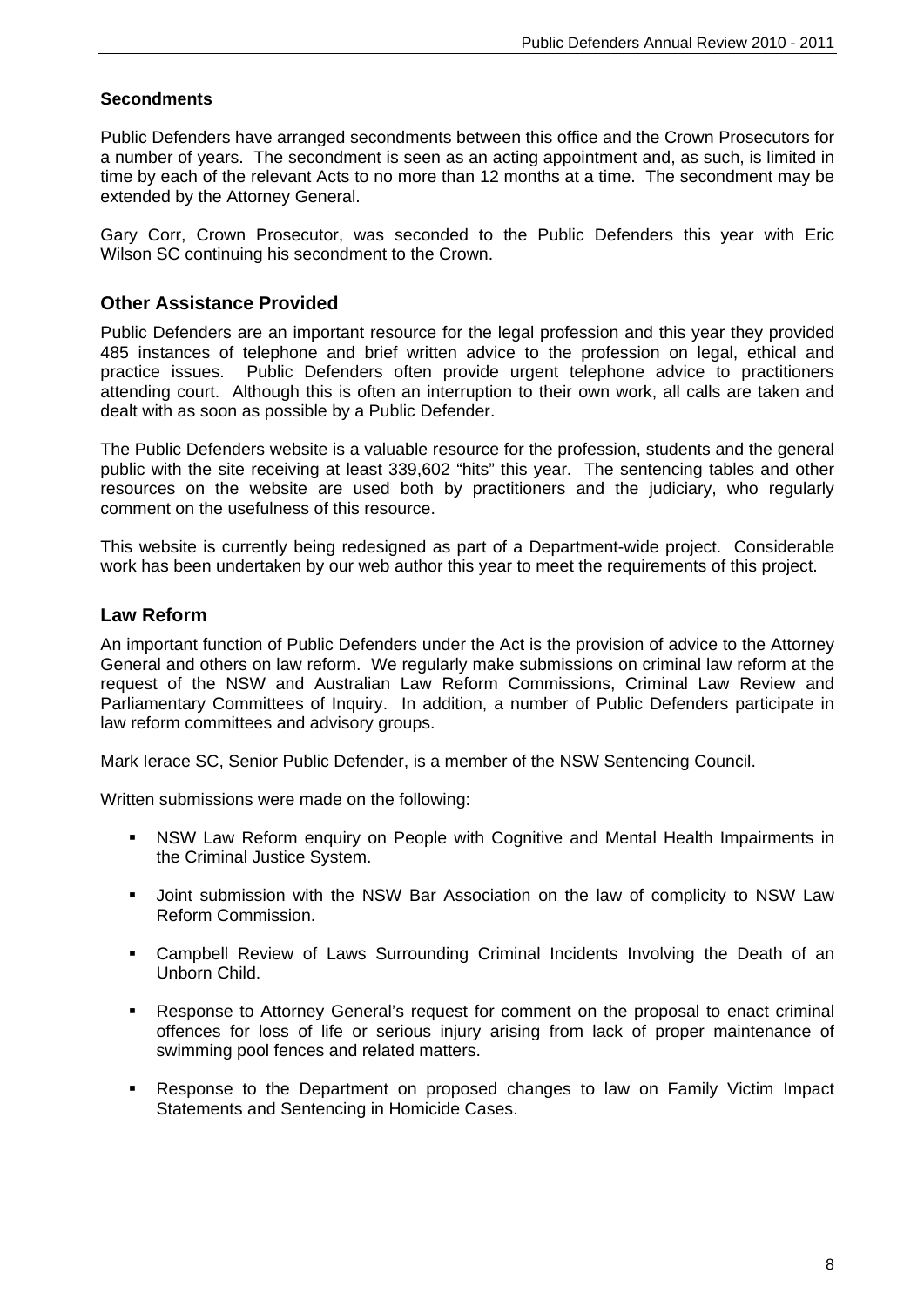#### **Participation in Committees**

Public Defenders are frequently invited to participate on various committees involved with the administration of justice. This year Public Defenders were members of the following committees:

- The NSW Bar Association Criminal Law Committee.
- The NSW Bar Council.
- The Court of Criminal Appeal and Common Law Division Court Users Group.
- The Supreme Court Media Consultation Group.
- **NSW Sentencing Council.**
- The DNA Review Panel.
- District Court Criminal Listing Committee.
- Western NSW Community Legal Centre Committee.
- Sydney University Institute of Criminology Advisory Committee.
- University of Wollongong Law School Advisory Committee.
- **Crime and Justice Reform Committee.**
- **EXECO CORRECT:** Corrective Services NSW Legal Practitioners Committee.
- DAGJ Forensic Procedures Working Group.
- **LAC Specialist Barristers panels.**

#### **Aboriginal Lawyers Program**

Since 2001, Public Defenders have provided an Aboriginal Law Graduates Program following approval by the then Attorney General for funding under the Indigenous Justice Strategy. Funding of \$46,752 was provided this year.

The initial aim of the program was to assist Aboriginal law graduates establish themselves at the NSW Bar.

The program was expanded in 2006 to include all Aboriginal law graduates needing assistance to move into a legal career, not just those wishing to go to the Bar. Funding can now be directed to pay for the practical legal training component necessary for admission to practise as a solicitor. Under this program, Public Defenders may pay the course fees and salary for up to six months for successful applicants. Ten graduates have completed the program since its inception and have been admitted as legal practitioners in NSW.

Dina Yehia SC has taken over the role of administering this program following the appointment of Andrew Haesler SC to the District Court bench this year. Judge Haesler played a pivotal role in developing this program over the years and has made a valuable contribution to its success.

Damian Beaufils, a recent graduate of the University of Sydney, began his placement in February and considers the placement to be the perfect start to his career as a criminal lawyer. *"When you leave university this is the type of placement you dream of"* says Damian *"the work at times can be a bit challenging but there is a sense of satisfaction here I don't think you can get at some other places. I'm learning a lot and the people are great. I couldn't ask for anything more."* Damian has since been appointed to a legal position at Legal Aid NSW.

Kristy Kennedy, also a graduate from the University of Sydney, commenced her placement at the same time. After her admission as a solicitor in April, she will commence work as the Tipstaff for the Honourable Justice Michael Slattery. Kristy is focused on a career as a litigator, and says *"my time at the Public Defenders has cemented my idea of a career at the Bar. The program at*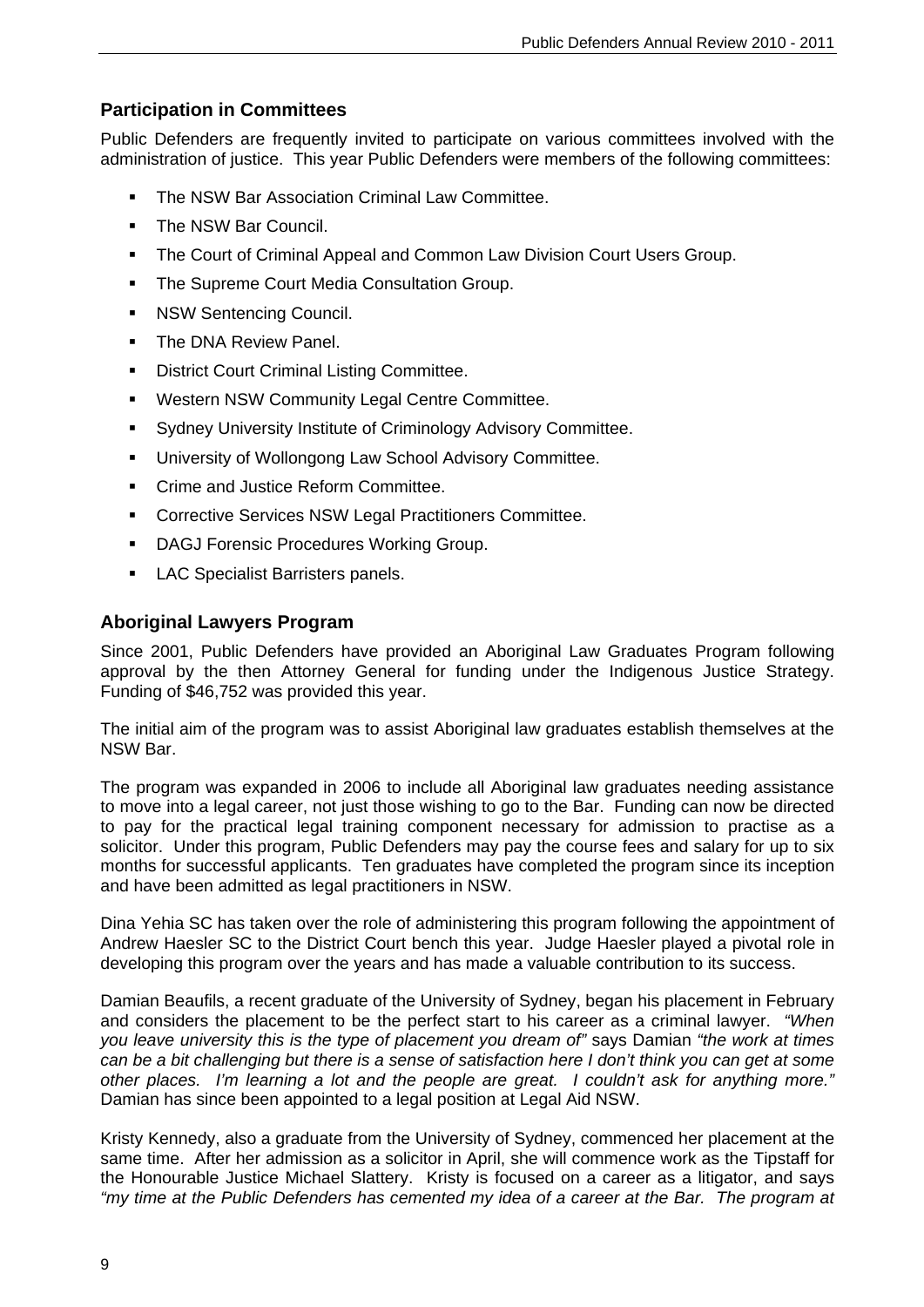*the PDO's has provided me with great mentoring, and I have thoroughly enjoyed the opportunity to work closely with Dina Yehia SC. I would definitely recommend the program to other Indigenous law graduates."*

#### **Continuing Professional Education**

The Public Defenders Annual Criminal Law Conference continues to be a highlight of the continuing legal education calendar for NSW and interstate practitioners. This year we had a record number of 314 practitioners attending, including 14 from Queensland, 22 from the ACT and two from the Northern Territory.

The keynote speaker was Her Honour, Justice Virginia Bell of the High Court of Australia who spoke on the "Art of Persuasion". Other speakers included Nicholas Cowdery AM, QC presenting a paper on "Reforming the Criminal Justice System" and social commentator, Hugh Mackay who presented a thought provoking talk on "why the Pursuit of Happiness Will Make You Miserable". Judge Peter Zahra presented a comprehensive paper on advocacy and Chris Bruce SC covered the very challenging topic of ethics and mental illness. Full details of this and previous conference programs and papers are available on our website. $3$ 

Public Defenders are highly sought after to speak at seminars and conferences conducted by the LAC, ALS, Young Lawyers, the NSW Bar Association, College of Law and other tertiary institutions. This year Public Defenders spoke at 72 conferences, talks, seminars and similar events, often in their own time. We provide regular speakers for the Enough is Enough victims of crime support group and assist with the training program for support workers organised by Victims and Witnesses of Crime Court Support Inc.

We welcomed a delegation of Japanese academics from Nanzan, Osaka and Konan Universities to discuss the role of plea negotiation in the criminal justice system. The delegation was also very interested to know about the unique role of Public Defenders in NSW.

Public Defenders met with representatives from the Department of Attorney General, South Australia as part of a review of legal aid services in that state including examining whether to establish a Public Defenders office.

Public Defenders play an important role in providing tutors for criminal readers at the NSW Bar, as well as providing instructors for the Bar Association's Readers course, and tutors for the Australian Institute of Advocacy.

Public Defenders continue to support law students with their external placement programs and practical legal training by offering volunteer opportunities throughout the year. We regularly provide work experience placements for students each semester from the University of Sydney, University of New South Wales and the University of Wollongong. These placements are highly prized and we receive many applications from students wishing to work with Public Defenders. We also provide work experience placements for year 10 high school students.

Public Defenders provide an annual prize for a best performing student across all postgraduate students at the UNSW Law Faculty prize giving ceremony.

Please refer to our website for copies of conference papers and papers prepared by Public Defenders.

 $\overline{a}$ 

<sup>3</sup> www.publicdefenders.nsw.gov.au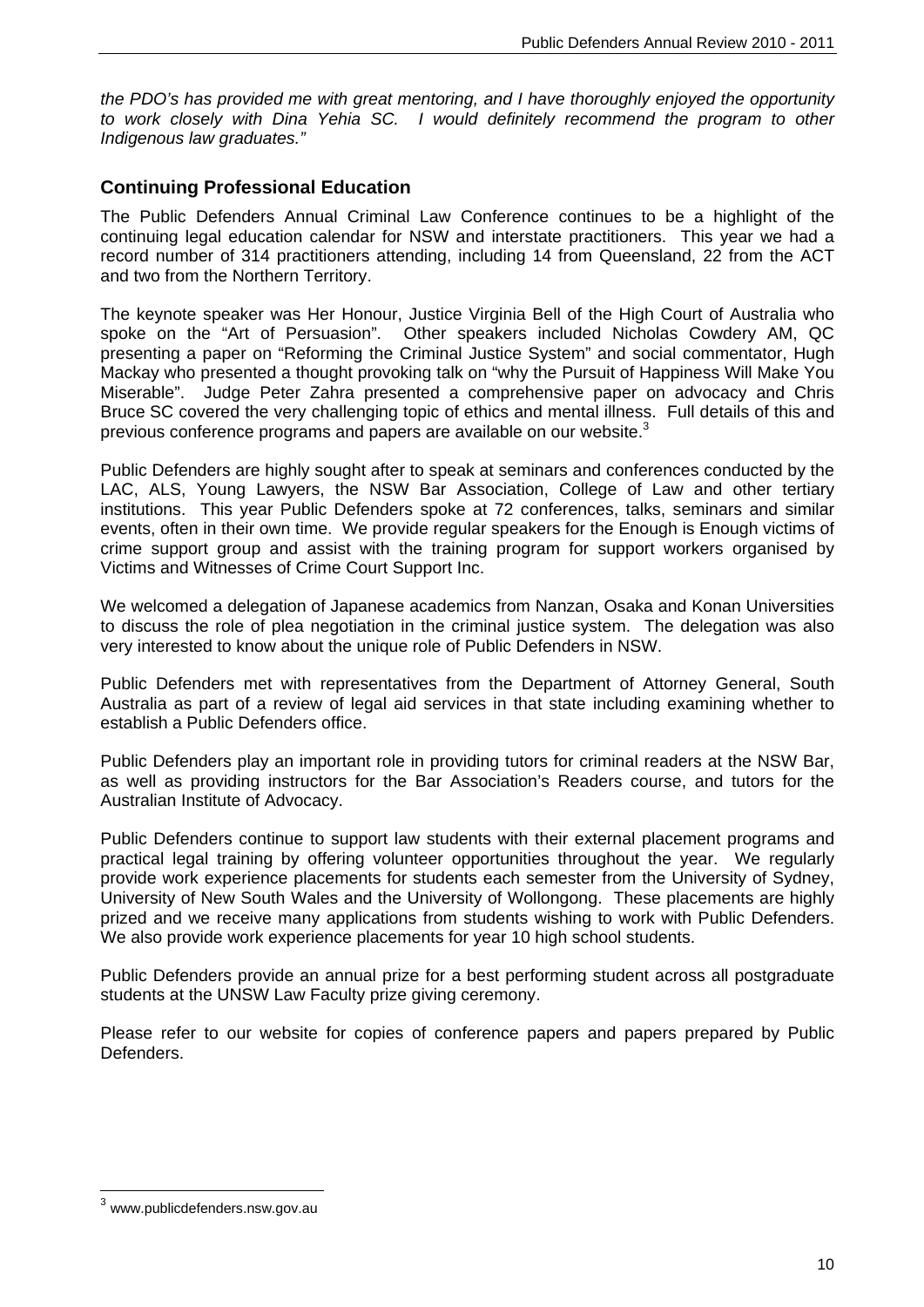|                                              |                                                | <b>Appointed</b> |
|----------------------------------------------|------------------------------------------------|------------------|
| <b>Senior Public Defender (SPD)</b>          |                                                |                  |
| Mark lerace SC                               | <b>SPD</b>                                     | 16.07.07         |
| <b>Deputy Senior Public Defenders (DSPD)</b> |                                                |                  |
| Andrew Haesler SC                            | <b>DSPD</b>                                    | 28.07.05         |
|                                              | originally appointed                           | 24.01.95         |
|                                              | (appointed District Court<br>Judge)            | 20.09.10         |
| John Stratton SC                             | <b>DSPD</b>                                    | 28.07.05         |
|                                              | originally appointed                           | 10.03.97         |
| <b>Richard Button SC</b>                     | <b>DSPD</b>                                    | 21.10.10         |
|                                              | permanently appointed                          | 06.05.91         |
| <b>Public Defenders</b>                      |                                                |                  |
| <b>Mark Austin</b>                           | permanently appointed                          | 05.06.95         |
| John Booth                                   | acting                                         | 07.01.98         |
|                                              | permanently appointed                          | 09.08.01         |
| Chris Bruce SC                               | permanently appointed                          | 26.04.88         |
| Robyn Burgess                                | acting (part-time)                             | 13.12.00         |
|                                              | permanently appointed                          | 10.11.05         |
|                                              | (currently part-time)                          |                  |
| Helen Cox                                    | permanently appointed<br>(currently part-time) | 17.07.95         |
| Sean Egan                                    | Permanently appointed                          | 19.06.96         |
|                                              | (currently part-time)                          |                  |
| John Fitzgerald                              | acting                                         | 25.01.10         |
|                                              | permanently appointed                          | 25.01.11         |
| <b>Brian Hancock</b>                         | acting                                         | 29.08.05         |
|                                              | fixed term appointment*                        | 29.10.09         |
| Ron Hoenig                                   | permanently appointed                          | 06.10.87         |
|                                              | (seconded to Crown)                            |                  |
| Michael King                                 | acting                                         | 30.08.10         |
|                                              | permanently appointed                          | 30.08.11         |
| Chrissa Loukas                               | permanently appointed                          | 17.07.95         |
| Janet Manuell SC                             | acting                                         | 06.02.07         |
|                                              | fixed term appointment*                        | 13.06.08         |
| Nancy Mikhaiel                               | acting                                         | 12.05.08         |
|                                              | fixed term appointment*                        | 12.05.09         |
| Peter Pearsall                               | permanently appointed                          | 06.12.01         |
| Belinda Rigg                                 | acting                                         | 27.01.04         |
|                                              | permanently appointed                          | 13.07.06         |
|                                              | (currently part-time)                          |                  |
| Craig Smith                                  | acting                                         | 13.06.06         |
|                                              | fixed term appointment*                        | 13.06.08         |
| Angus Webb                                   | permanently appointed                          | 15.07.96         |
| <b>Gary Corr</b>                             | secondment                                     | 01.01.09         |
|                                              | (from Crown Prosecutors)                       | 30.06.12         |
| Eric Wilson SC                               | acting                                         | 27.01.98         |
|                                              | permanently appointed                          | 09.08.01         |
|                                              | seconded to Crown                              | 01.07.10         |
|                                              | Prosecutors                                    | 30.06.12         |
| Paul Winch                                   | permanently appointed                          | 21.10.99         |
| Dina Yehia SC                                | acting                                         | 28.07.99         |
|                                              | permanently appointed                          | 08.05.03         |
| Philip Young SC                              | permanently appointed                          | 24.07.02         |

### **Movements and Appointments as at the time of publication**

\* Appointment for fixed term of 7 years renewable under 2007 amendments to the Act.